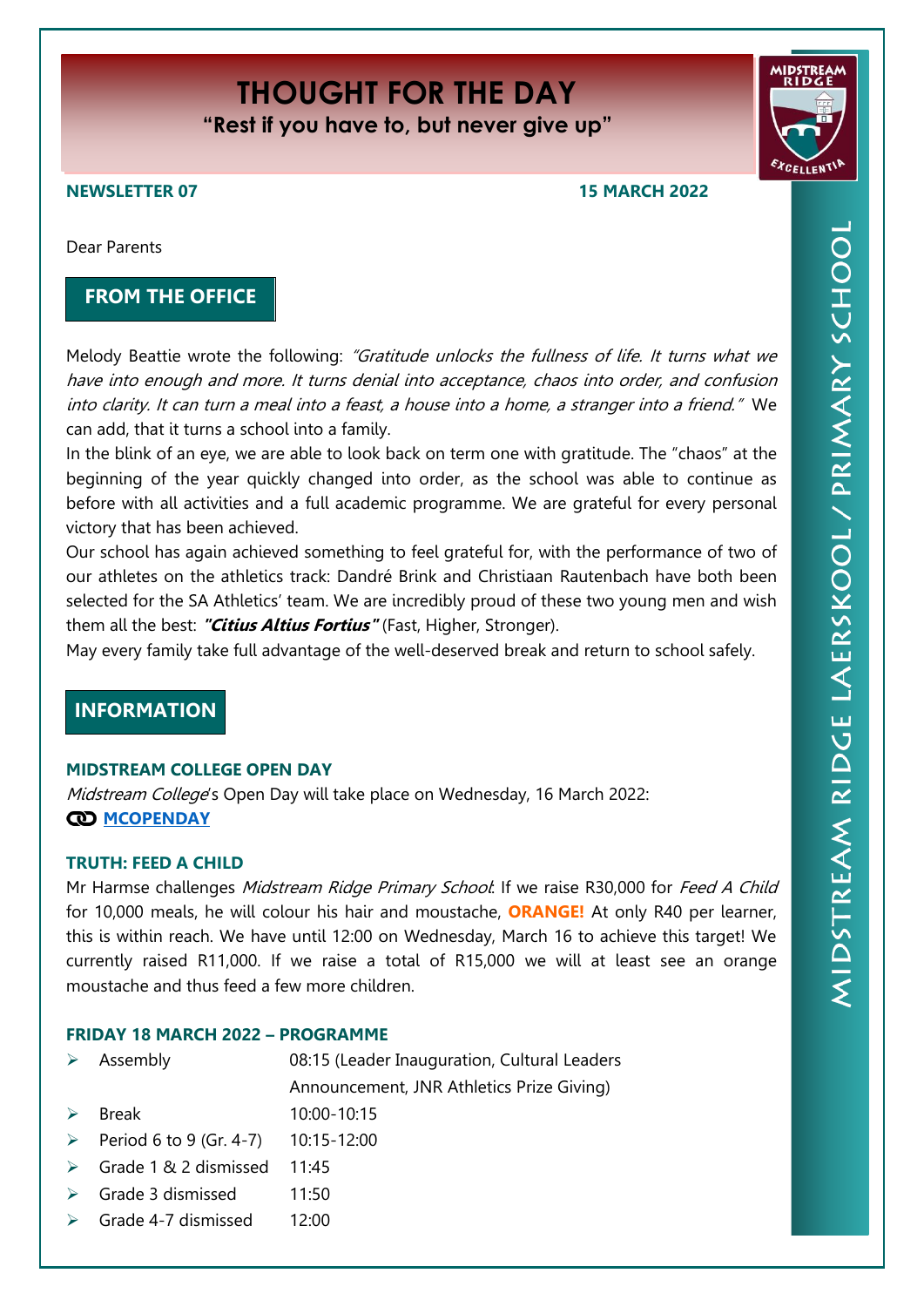# **REPORTS**

The reports for the Foundation Phase as well as the Intersen Phase will be available on the Ed-Admin Parent Portal on Friday, 18 March 2022, at 12:00. Term averages for the Intersen Phase are calculated as follows:

| Home Language             | 20% | History    | 10% |
|---------------------------|-----|------------|-----|
| First Additional Language | 15% | Geography  | 10% |
| <b>Mathematics</b>        | 20% | Computers  | 5%  |
| Science                   | 15% | Technology | 5%  |

# **PARENT AFTERNOONS**

The Foundation Phase Parent Afternoon will take place on Thursday, 17 March 2022, by appointment only.

The Intersen Phase Parent Afternoon will take place on Monday, 11 April 2022. Appointments can be made from 4 April 2022, on the Ed-Admin Parent Portal.

# **STUDY COURSE**

- On Saturday, 9 April 2022 at 08:00, Midstream Ridge Primary School will present an **Introductory Study Course**, mainly for Grade 4 learners and their parents. New learners or learners in other grades who could not attend the course before, are also welcome to attend. The cost of the course is R130. Entry forms will be made available in term 2.
- $\triangleright$  If you are interested in an intensive one-on-one course, please click on the following link for more information: **CD [STUDY COURSE](https://midstreamridgeprimary.co.za/wp-content/uploads/2022/03/Email-from-school-to-Parents.-March-2022-1.pdf)**

# **UNIFORM SHOP HOLIDAY TRADING HOURS**

| Friday, 18 March 2022                               | $07:00 - 15:00$ |
|-----------------------------------------------------|-----------------|
| Saturday, 19 March 2022 to Wednesday, 30 March 2022 | Closed          |
| Thursday, 31 March 2022 & Friday, 1 April 2022      | $08:00 - 16:00$ |
| Monday, 4 April 2022                                | $08:00 - 17:00$ |
| From Tuesday, 5 April 2022                          | $07:00 - 17:00$ |
|                                                     |                 |

# **AFTERCARE CENTRE**

The Aftercare Centre is presenting a holiday programme. Please follow the link for more information and applications: **CO [HOLIDAY PROGRAMME](https://midstreamridgeprimary.co.za/wp-content/uploads/2022/03/2022AftercareHolidayProgrammeMar.pdf)** 

Aftercare will close strictly at 17:00 on Friday, 18 March 2022.

#### **RAPUNZEL**

Ever After Stage Productions is proud to present the stage production Rapunzel, from 24-26 March, 2022, at Midstream Ridge Primary School! Book now at **[Computicket](https://tickets.computicket.com/event/rapunzel/6726245)** to secure your seat and avoid disappointment: **[RAPUNZEL](https://midstreamridgeprimary.co.za/wp-content/uploads/2022/03/mrp2022Nuusbrief06Rapunzel.pdf)**

## **PONY CAMPS**

Please click on the link for more information regarding Pony Camps offered during the holidays: **[PONY CAMPS](https://midstreamridgeprimary.co.za/wp-content/uploads/2022/03/March-April-Pony-Camp-2022.pdf)**